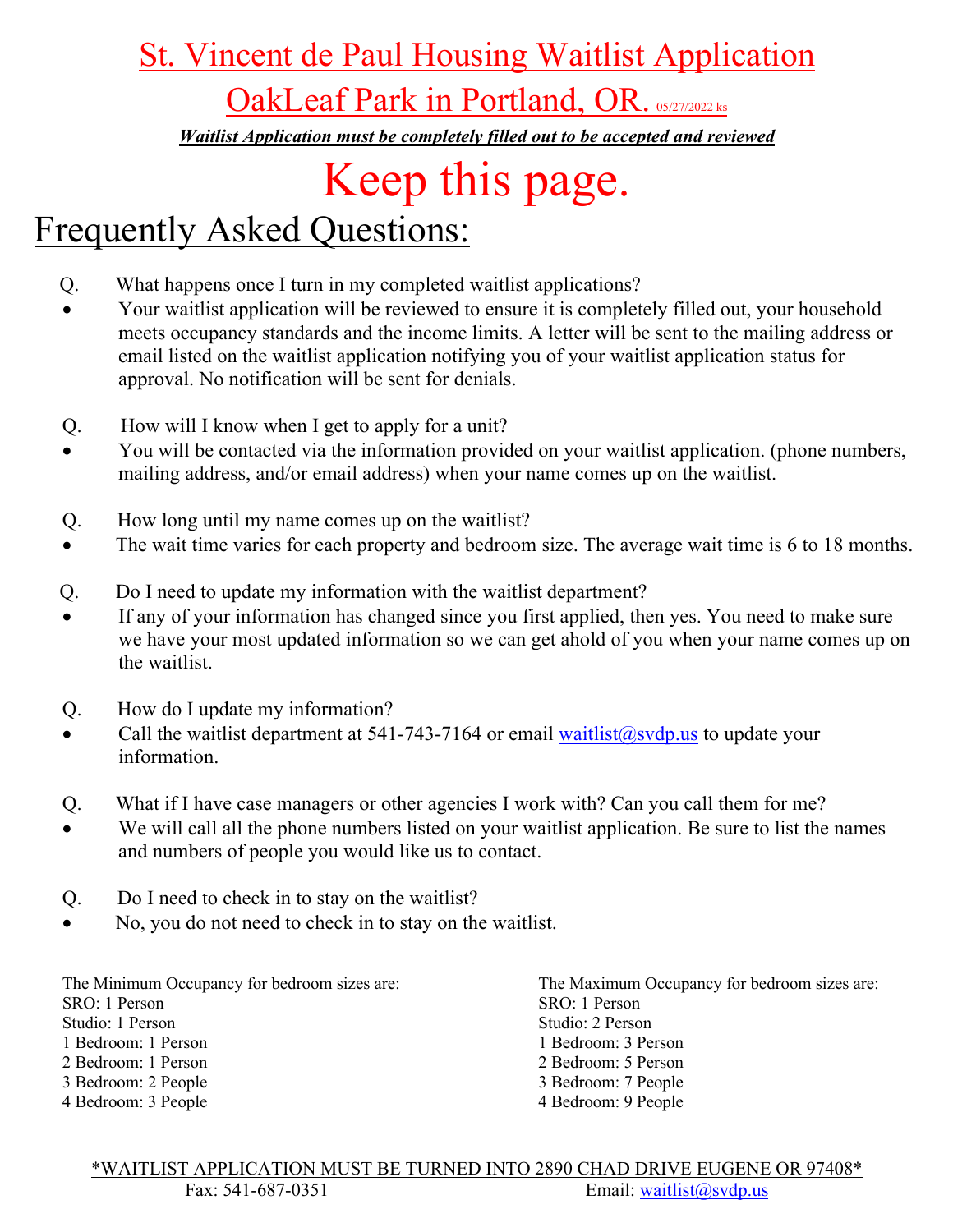St. Vincent de Paul Housing Waitlist Application OakLeaf Park in Portland, OR. 05/27/2022 ks

*Waitlist Application must be completely filled out to be accepted and reviewed*

# This page is intentionally left blank

\*WAITLIST APPLICATION MUST BE TURNED INTO 2890 CHAD DRIVE EUGENE OR 97408\* Fax: 541-687-0351 Email: waitlist@svdp.us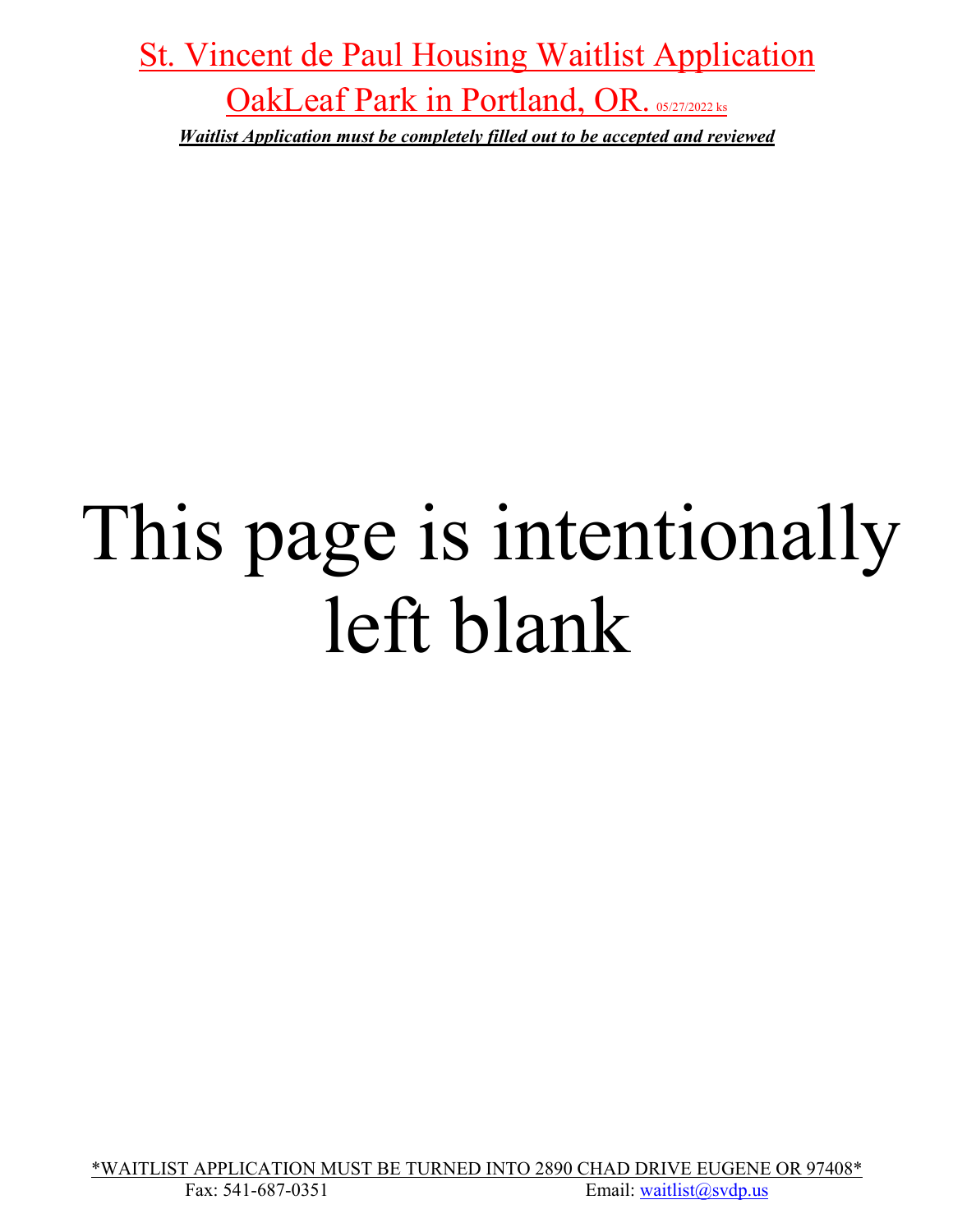#### OakLeaf Park in Portland, OR. 05/27/2022 ks

*Waitlist Application must be completely filled out to be accepted and reviewed*

1 Bedroom: 1 Person 1 Bedroom: 3 Person 2 Bedroom: 1 Person 2 Bedroom: 5 Person 3 Bedroom: 2 People 3 Bedroom: 7 People

The Minimum Occupancy for bedroom sizes are: The Maximum Occupancy for bedroom sizes are:

Page **1** of **4**

Please mark the box next to the properties and bedroom sizes you are interested in.

If you do not see the property or bedroom size you want, that waitlist is not open at this time.

| <b>PROPERTY INFO</b><br>Rents are subject to change |        | <b>BEDROOM</b><br><b>SIZE</b><br><b>Portland</b> | Mark an 'X' by the<br>one(s) you choose | <b>OFFICE</b><br><b>USE</b><br><b>ONLY</b> |
|-----------------------------------------------------|--------|--------------------------------------------------|-----------------------------------------|--------------------------------------------|
|                                                     |        |                                                  |                                         |                                            |
| <b>OakLeaf Park</b>                                 | \$899  |                                                  |                                         | Approved                                   |
| 4556 N.E. Killingsworth Street                      |        |                                                  |                                         |                                            |
| Portland Or 97218                                   |        | 1                                                |                                         | Denied                                     |
| <b>OakLeaf Park</b>                                 | \$1047 |                                                  |                                         | Approved                                   |
| 4556 N.E. Killingsworth Street<br>Portland OR 97218 |        | 2                                                |                                         | Denied                                     |

\*=Tenant pays all utilities (Water, Sewer, Gas (if applicable), Garbage and Electric)

No\* = Tenant pays Electric and Gas (if applicable)

**Waitlists have maximum capacity limits; applications received after capacity is reached will be rejected and denied.** 

**Waitlist applications are evaluated for list capacity, completeness, occupancy, student status and income.**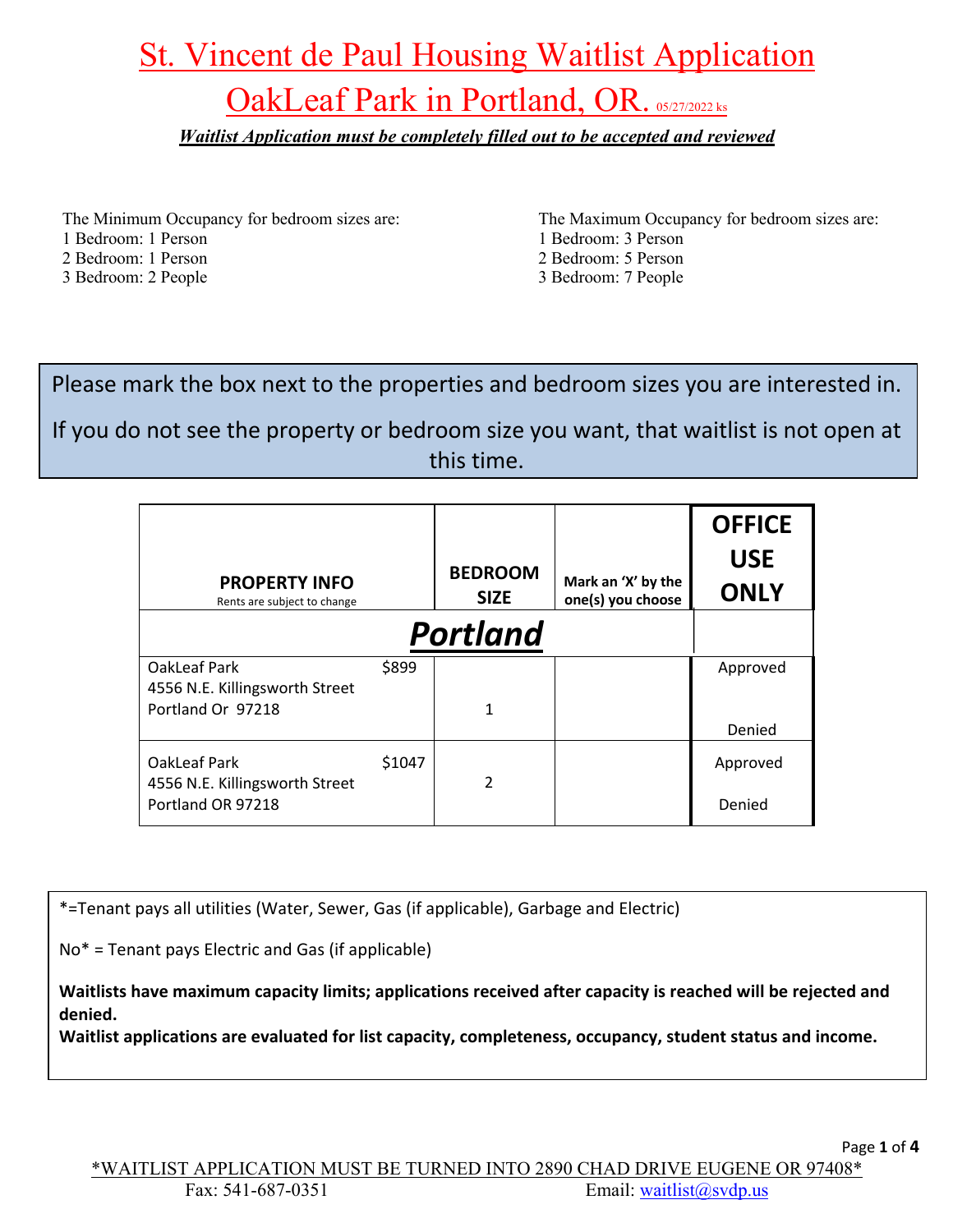#### OakLeaf Park in Portland, OR. 05/27/2022 ks

*Waitlist Application must be completely filled out to be accepted and reviewed*

|    |                                                                                                                                                                                                                                                                                                           | First |                                         | Last                                                |                                 |                                        |                                    |                                                                  |
|----|-----------------------------------------------------------------------------------------------------------------------------------------------------------------------------------------------------------------------------------------------------------------------------------------------------------|-------|-----------------------------------------|-----------------------------------------------------|---------------------------------|----------------------------------------|------------------------------------|------------------------------------------------------------------|
|    | Mailing Address:<br>Mailing Address:<br>Mailing Address:                                                                                                                                                                                                                                                  |       |                                         |                                                     |                                 |                                        |                                    |                                                                  |
|    |                                                                                                                                                                                                                                                                                                           |       | Street                                  |                                                     | City                            | State                                  | Zip                                |                                                                  |
|    | Is it ok to leave a detailed message at the below contacts? YES NO                                                                                                                                                                                                                                        |       |                                         |                                                     |                                 |                                        |                                    |                                                                  |
|    |                                                                                                                                                                                                                                                                                                           |       |                                         |                                                     |                                 |                                        |                                    |                                                                  |
|    | Case Manager: 1997 - 1998 - 1999 - 1999 - 1999 - 1999 - 1999 - 1999 - 1999 - 1999 - 1999 - 1999 - 1999 - 1999                                                                                                                                                                                             |       |                                         |                                                     |                                 |                                        |                                    |                                                                  |
|    |                                                                                                                                                                                                                                                                                                           |       |                                         |                                                     |                                 |                                        |                                    |                                                                  |
|    |                                                                                                                                                                                                                                                                                                           |       |                                         |                                                     |                                 |                                        |                                    |                                                                  |
|    | <b>Household Composition</b> $\Box$ Check if you have chosen not to disclose the race and ethnicity of the household members.<br><b>RACE CODES:</b><br>White $= 1$<br><b>Black/African American = 2</b><br>American Indian/Alaska Native = 3<br>Asian $=$ 4<br>Native Hawaiian/Other Pacific Islander = 5 |       |                                         | <b>ETHNICITY CODES:</b><br>Hispanic or Latino $= 1$ | Not Hispanic or Latino $= 2$    | Not Disclosed/Missing Information = ND |                                    |                                                                  |
|    | <b>Full Legal Name</b>                                                                                                                                                                                                                                                                                    |       | Relationship<br>to Head of<br>Household | Age                                                 | <b>Sex</b><br>(M or<br>$\bf{F}$ | Race<br>(see<br>above)                 | <b>Ethnicity</b><br>(see<br>above) | <b>Gross</b><br><b>Monthly</b><br><b>Income</b><br><b>Amount</b> |
| 1) |                                                                                                                                                                                                                                                                                                           |       | <b>SELF</b>                             |                                                     |                                 |                                        |                                    | $\mathbb{S}$<br>Monthly                                          |
| 2) |                                                                                                                                                                                                                                                                                                           |       |                                         |                                                     |                                 |                                        |                                    | $\mathbb{S}$<br>Monthly                                          |
| 3) |                                                                                                                                                                                                                                                                                                           |       |                                         |                                                     |                                 |                                        |                                    | $\mathbb{S}$<br>Monthly                                          |
| 4) |                                                                                                                                                                                                                                                                                                           |       |                                         |                                                     |                                 |                                        |                                    | $\mathcal{S}$<br>Monthly                                         |
| 5) |                                                                                                                                                                                                                                                                                                           |       |                                         |                                                     |                                 |                                        |                                    | $\mathbb{S}$<br>Monthly                                          |
| 6) |                                                                                                                                                                                                                                                                                                           |       |                                         |                                                     |                                 |                                        |                                    | $\mathcal{S}$<br>Monthly                                         |
| 7) |                                                                                                                                                                                                                                                                                                           |       |                                         |                                                     |                                 |                                        |                                    | $\mathbf S$<br>Monthly                                           |

Page **2** of **4**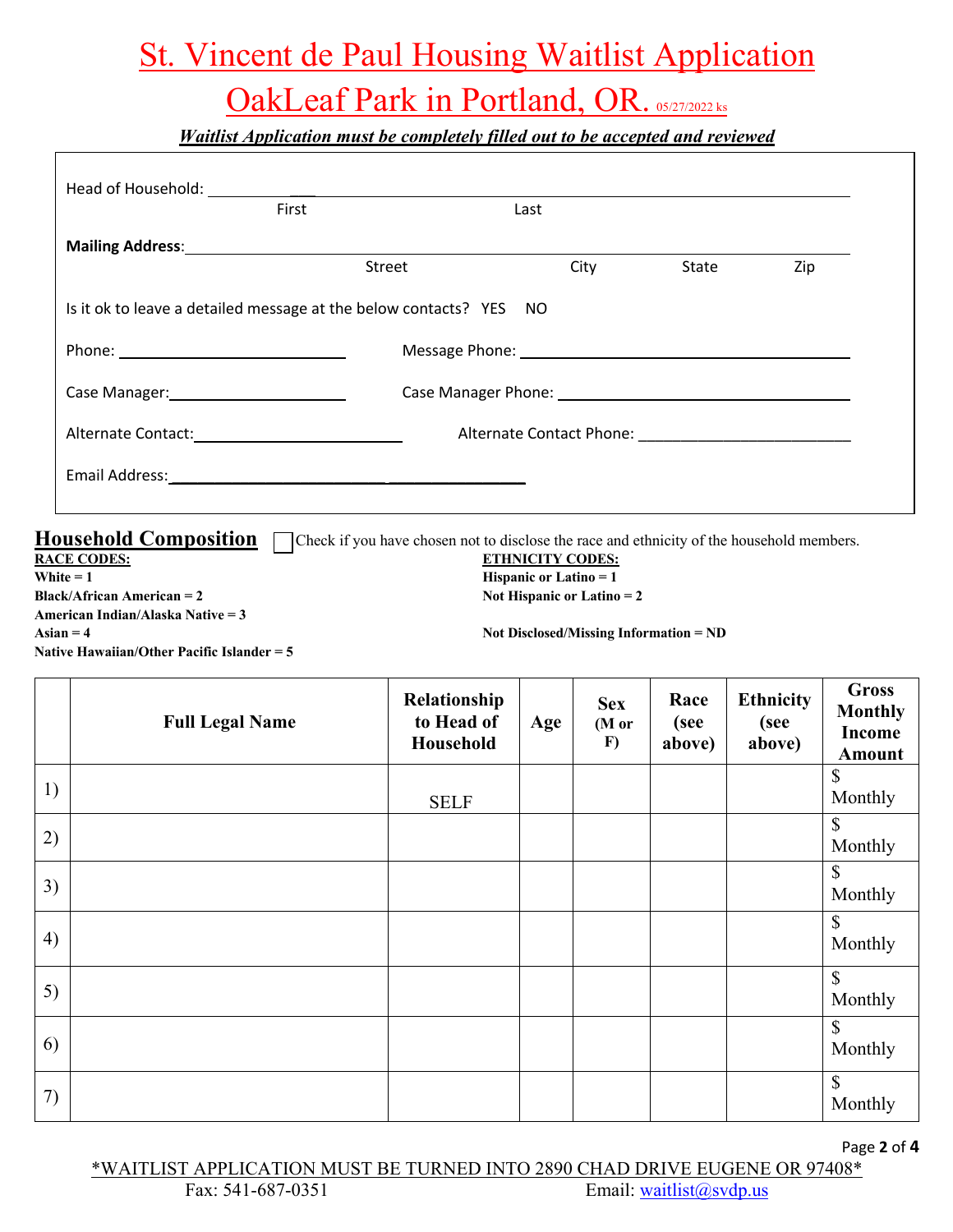#### OakLeaf Park in Portland, OR. 05/27/2022 ks

*Waitlist Application must be completely filled out to be accepted and reviewed*

| Has anyone that is going to be living the unit, ever lived in St. Vincent de Paul Housing before? $\Box$ Yes   |
|----------------------------------------------------------------------------------------------------------------|
| If yes, where (property name and unit) and when (year)?                                                        |
| List Head of Household: List Annual Communication of Household:                                                |
|                                                                                                                |
| Please list any special needs your household may require in our housing (example: bars in the bathroom, ramps, |
| downstairs, no stairs, upstairs, etc.) :                                                                       |
|                                                                                                                |
|                                                                                                                |
|                                                                                                                |

I/we certify that the information given to St. Vincent de Paul on the household composition, student status, household income, & assets is accurate and complete to the best of my/our knowledge and belief. It is further understood I/we must immediately report any changes in household composition to St. Vincent de Paul. It is understood and agreed that failure to report changes and/or submitting false statements of information is grounds for denial of housing and/or eviction.

BY SIGNING BELOW I/WE CERTIFY THAT ALL INFORMATION CONTAINED HEREIN IS TRUE AND CORRECT TO THE BEST OF MY/OUR KNOWLEDGE.

| Signature of Applicant                                                                                                                                                                                                                                 | Printed Name of Applicant | Date |  |
|--------------------------------------------------------------------------------------------------------------------------------------------------------------------------------------------------------------------------------------------------------|---------------------------|------|--|
| Signature of Applicant                                                                                                                                                                                                                                 | Printed Name of Applicant | Date |  |
|                                                                                                                                                                                                                                                        |                           |      |  |
| The person named below has been designated to coordinate compliance with the nondiscrimination requirements contained in the Department of                                                                                                             |                           |      |  |
| Housing and Urban Development's regulations implementing Section 504 (24 CFR Part 8 dated June 2, 1988)                                                                                                                                                |                           |      |  |
| Name: Ilse E.<br>Voice:<br>Address: 2890 Chad Drive / P.O. Box 24608 Eugene, OR. 97402<br>St. Vincent de Paul does not discriminate against any person on the basis of race, color, religion, sex, disability status, familiar status, national origin | 541-687-5820<br>TTY: 711  |      |  |

\*WAITLIST APPLICATION MUST BE TURNED INTO 2890 CHAD DRIVE EUGENE OR 97408\* Fax: 541-687-0351 Email: waitlist@svdp.us